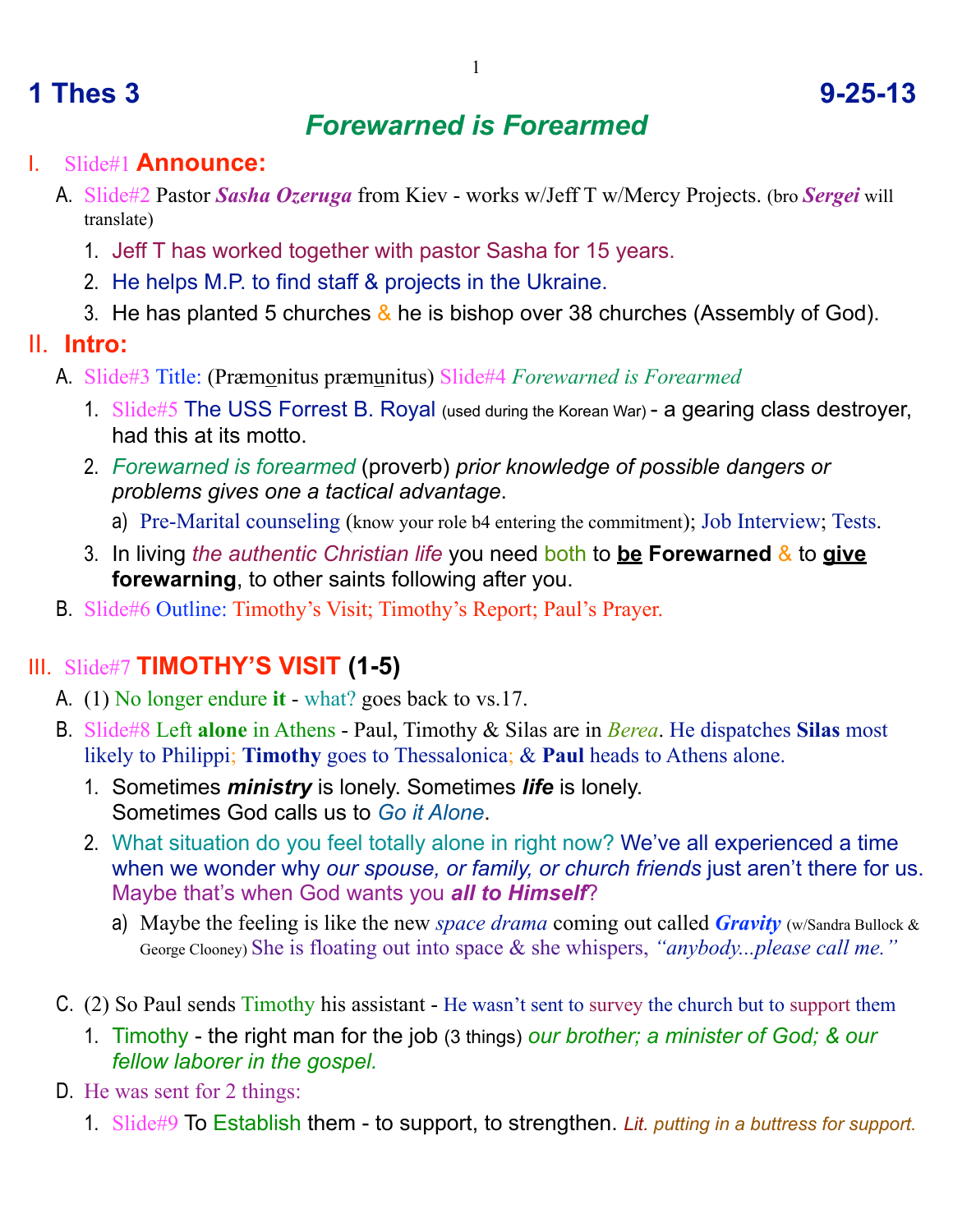- a) Providing support show buttress on a building (Washington National Cathedral).
- b) Slide#10,11 Ex.17:12 Aaron/Moses\Hur *Aaron & Hur supported his hands.*
- c) In the Movie 42, Jackie Robinson playing 1st base for the Brooklyn Dodgers is going to run right into the dugout, his team mate catches him, *supports* his body from getting hurt.
- d) Sometimes God wants you to *go it alone* but other times he wants you to humble yourself & *accept help* from a church leader, or a friend. And in this case his "assistant".
	- (1) Can I speak to the fact that often on Sunday mornings & Wed nights some folks will only talk to me after service? Some only want me to pray for them. I know *I'm their pastor*, I get that connection...but the other leaders have the same H.S. Paul sent his assistant pastor.
- 2. Slide#12 To Encourage them to exhort, to comfort. *Parakaleo* to come alongside.
	- a) If you want to get better at *encouraging* others 10 penny's in pocket illus.
- E. Slide#13 (3) Shaken means, a dog wagging its tail to allure(tease), to flatter, to draw aside from the right path.<sup>1</sup> (eg. female coyotes)
	- 1. When it comes to *afflictions* (something that causes pain & suffering) don't be lured away by it, nor surprised by it.
- F. Slide#14,15 We are **appointed** to this Afflictions come by Appointments. God puts them onto your day planner.
	- 1. W.E.Vine said, This indicates, not an **ultimate destiny**, but a **temporary** experience ordained as a means to an end.
	- 2. **Trials** are not necessarily a sign of God's disfavor, but are part of every Christian's legacy.
	- 3. When **trouble** comes, Christians often react by **doubting** that they are where God wants them to be; they often think that they have **done** something wrong and that God must be **displeased** with them.
		- a) Yet **storms** often come to believers to make them **able to stand firm**, rather than to **blow them away**. {reporter pic leaning into wind}
- G. (5) Let me seam together regarding the Tempter  $\&$  your faith in this verse.
	- 1. When Satan sought to run Peter through the sifter, what Did Jesus Do? (Lk.22:31,32) He prayed for Peter…but for what? He didn't rebuke Satan & pray to *stop it*, but prayed for his **faith** would **stand**.
- H. So, Jesus doesn't give us a promise of *no suffering*, but He guarantees us **power** to **go** through them  $\&$  to **grow** through them, if we'll ask.

#### IV. Slide#16 **TIMOTHY'S REPORT (6-10)**

<span id="page-1-0"></span><sup>1</sup> Linguistic Key to the Greek N.T.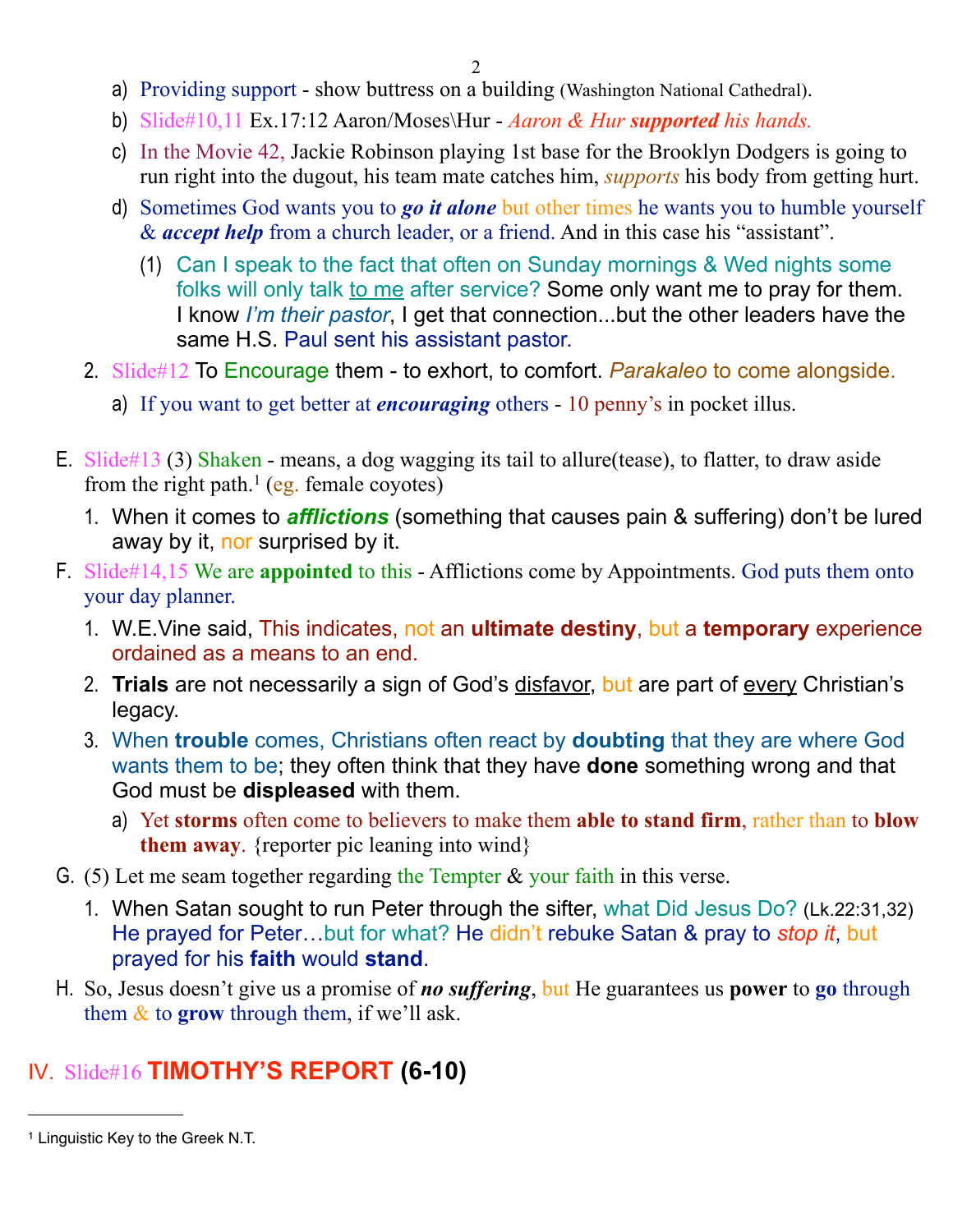- A. Timothy has now **returned** & brought back such a great report & Paul is filled w/Joy.
	- 1. What a relief for Paul, his work wasn't in vain. It stood **solid** & **secure**.
	- 2. Slide#17 Their **Faith**…intact; their **love**…evident, their **trust** in God...sure.
		- a) Is there any report better than that?
		- b) I imagine Jesus sending Michael the arch-angel to see how you are doing (or CM) & he reports back...*well, just a whole bunch of Faith & Love.*
- B. Slide#18 (8) Stand fast in the Lord Therefore, put on every piece of God's armor so you will be able to resist the enemy in the time of evil. Then after the battle you will still be **standing firm**.
	- 1. Don't lose your *spiritual balance & stability* from trials, or from tribulations, or from the tempter, or from affliction.
- C. Slide#19 (9) Thankfulness & joy
	- 1. **Kaufmann Kohler** states in the *Jewish Encyclopedia* that no language has as many words for joy and rejoicing as does **Hebrew**. In the OT **13 Hebrew roots**, found in 27 different words, are used primarily for some aspect of joy or joyful participation in *religious worship*. Hebrew religious ritual demonstrates **God** as the source of joy. In contrast to the rituals of other faiths of the East, Israelite worship was essentially *a joyous proclamation and celebration*. The good Israelite regarded the act of **thanking God** as the supreme joy of his life. Pure joy is joy in God as both its source and object. [joy in God]

### V. Slide#20 **PAUL'S PRAYER (11-13)**

- A. Slide#21 Barclay, *Paul carried his people on his heart to Gods Mercy Seat.*
	- 1. And note in 11-13, for Paul everything was GOD!
- B. "We'll never know from how much sin we have been saved  $\&$  how much **temptation** we've conquered...*all because* someone **prayed** for us."
	- 1. "A young lady would take the **newspaper** w/her when she'd go to bed at night. She said she read the notices of the births & I pray for the little babies; & I read the notices of marriage & I pray that those who have been married may be happy; & I read the announcements of death & I pray that the sorrowing may be confronted."
	- 2. Slide#22,23 "When we can serve people *no other way*, there is one thing we can still do…we can **pray** for them." Barclay
	- 3. John Buchan once described an **Atheist** as, "a man who has no *invisible* means of support."
- C. God just desires holiness from us(character is in view), nothing complicated just *obedience*. And we have *organized ourselves to death* grappling for this evading holiness.